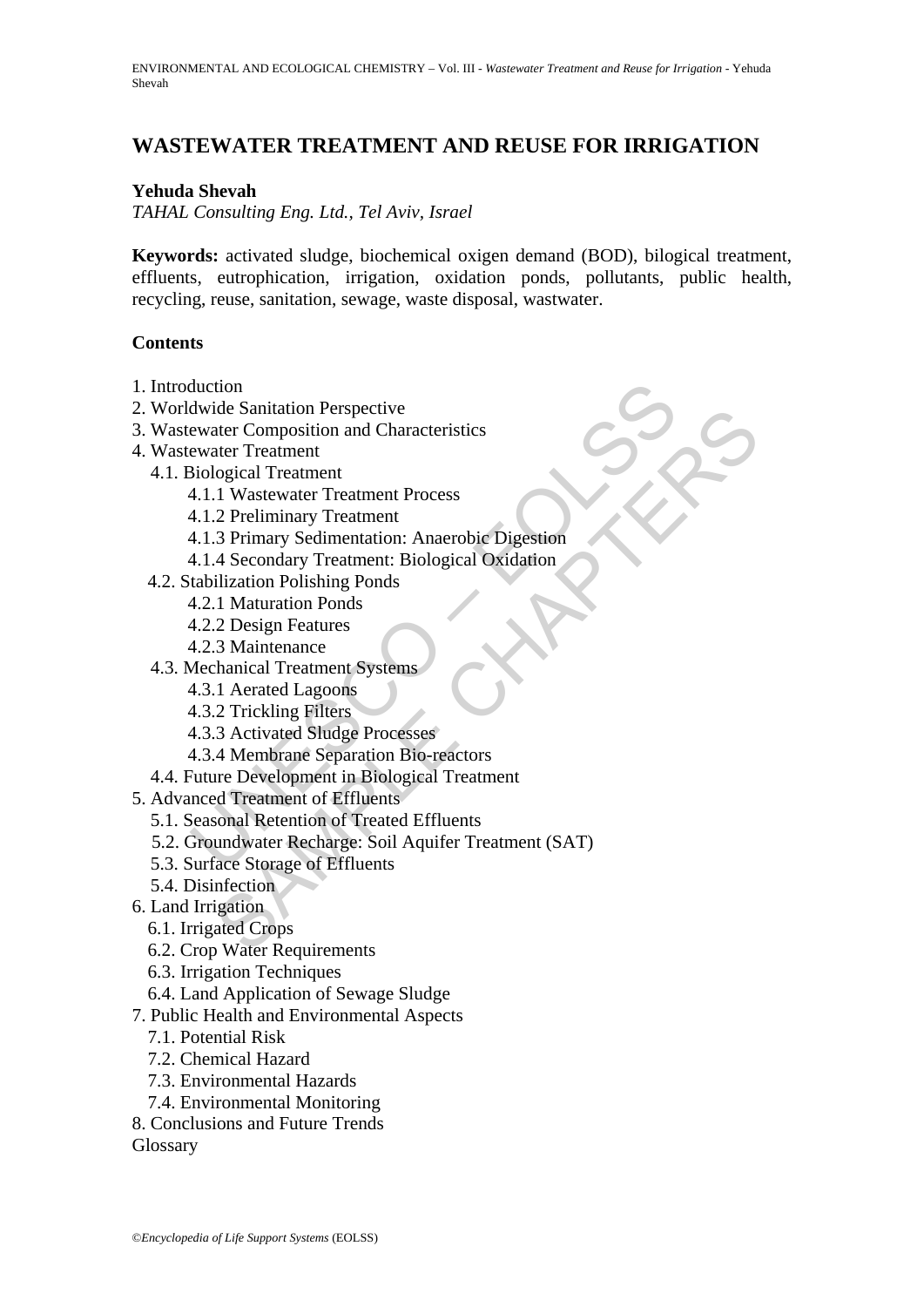### Bibliography Biographical Sketch

#### **Summary**

the separated solids and the large quantities of effluents are disposed of rivers, and this in turn can lead to algal blooms and corrivers, and in since to even or rivers, and costly measures, which are hardly affordable o The technology and systems widely used today for wastewater treatment are not universally applicable. Historical perspective in public health, different habits, customs and practices and institutional agencies impose strict guidelines and are real constraints for worldwide adaptation. Doubts are increasingly being raised regarding the widely used water-borne sanitary wastewater system, in which expensively treated (potable) water is used to transport human waste to a remote location for treatment. In the process, the separated solids and the large quantities of effluents are disposed of directly into the ocean or rivers, and this in turn can lead to algal blooms and eutrophication. Furthermore, stringent environmental laws and public health regulations require extreme and costly measures, which are hardly affordable or practical. Within this context, a new approach has evolved in which wastewater is seen as a natural resource and part of the water cycle that can be reused for irrigation in agriculture, or other permissible usage. Thus, water supply and sanitation projects are being integrated so that the resulting effluents can augment freshwater supplies, while considering the impact of large scale and expanded use of effluents on the human and the natural environment. Overall practical experience in wastewater treatment and reuse as a sludge fertilizer and irrigation of crops are reviewed and discussed, as well as the associated short- and long-term human health-related hazards and benefits.

### **1. Introduction**

eas of rivers, and uns in that is an east of orange obtomis and europhical<br>e.e. stringent environmental laws and public health regulations requested of costly measures, which are hardly affordable or practical. Within<br>the The concept of community-wide systematic collection, treatment and disposal of wastewater evolved in the nineteenth century. The use of soil as a treatment medium and wastewater as a source of nutrients was advocated, in contrast to the customary discharge into water bodies. Since then, land application has been a common practice for disposing of municipal wastewater, and many large urban centers around the world have applied their wastewater to land for more than a century, including Paris, Berlin, and Melbourne. After the publication of the report of the first Royal Commission on Metropolitan Sewage Discharge and Sewerage Utilization in England in 1865, land treatment (now known as recycling and reuse) became one of the principal means of sewage disposal. Sewage farms were established in Edinburgh, London, Manchester, and other major cities of the United Kingdom. Widespread wastewater irrigation also became popular in other parts of Europe. Paris, for example, had a sewage farm as early as 1868, and by 1904 the great interception sewer of Paris had stopped discharging into the river Seine and all the dry weather wastewater flow was applied to sewage farms. The city of Berlin established its first sewage farm in 1876 and by 1910 Berlin was treating about 310 000 cubic meters of wastewater per day. Melbourne, Australia established its first large sewage farm—Werribbee Farm—in 1897, and grazed sheep and cattle on the grass grown in sewage-irrigated plots. Similarly, in 1904 planned sewage farming was established in Mexico City. In China at least 13 000 square kilometers of agricultural land is irrigated with untreated or partially treated wastewater from cities.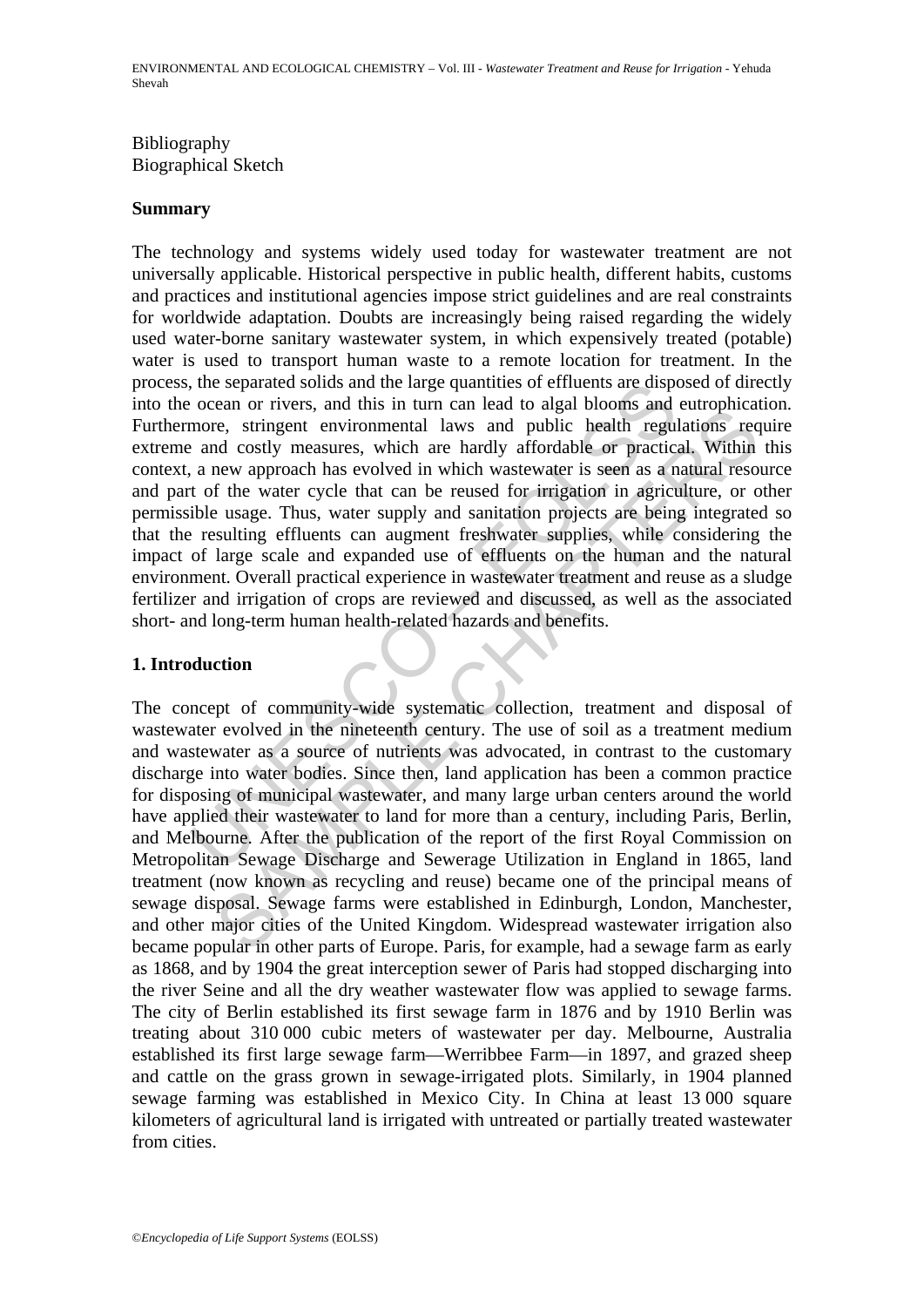The early systems of land application were plagued with hydraulic and pollutant overloading and inexperienced operation, resulting in grave environmental pollution. Many of the early large irrigation and sewage farm projects in Europe were abandoned because urban development encroached upon the sewage farm areas. Bad odor and concern about transmission of diseases, improper application on land and discharge of raw sewage to nearby streams were also of great concern, leading to the cessation of irrigation with wastewater.

However, growing concern about the quality of rivers and water resources receiving vast quantities of wastewater has revived interest in wastewater reuse, both in industrialized and developing countries where there was an increasing demand for water resources. Countries in arid regions were particularly interested in utilizing wastewater for irrigation of crops. Furthermore, it was widely recognized that wastewater reuse in agricultur provides almost the only feasible, relatively low-cost method of sanitary disposal of municipal wastewater that minimizes pollution of waterways. In addition to its use for irrigation, reclaimed wastewater can be used for groundwater recharge and other beneficial reuses. These factors, coupled with rapid urban growth and the need to increase agricultural production, made sewage farms attractive to the agricultural community and municipal planners.

ison of crops. Furthermore, it was widely recognized that wasted<br>and provides almost the only feasible, relatively low-cost meth<br>are provides almost the only feasible, relatively low-cost meth<br>of municipal wastewater that on or crops. Tunnentone, we was weary recognized unit was weakwater reason<br>provides almost the only feasible, relatively low-cost method of sami<br>municipal wastewater that minimizes pollution of waterways. In additio<br>irriga Application onto land can be an ecological friendly approach for the ultimate disposal of treated wastewater effluents. The growing vegetation is part of the land disposal system and it can be harvested or grazed by domestic animals. The natural physical, chemical and biological processes which dominate the soil profile remove the organic substances (BOD), suspended solids (SS) and soluble materials from the effluent during its passage through the root zone. These positive processes take place as long as the application rate does not exceed the natural self-purification capacity of the soil-plant system. When the capacity of the system is exceeded, organic substances, nutrients (nitrogen and phosphorus), pathogens and other substances percolating to groundwater or overflowing to surface watercourses can be hazardous.

After World War II, improved wastewater treatment technology resulted in a costeffective land application alternative to surface discharge. Many of the difficulties resulting from pollutant overloading and public nuisance were remedied by properly treating the wastewater prior to land application. Many governments have recognized the importance of wastewater recycling through irrigation and have developed national wastewater reuse programmes as part of their water resources management policy. Such programmes have been established in Tunisia, Saudi Arabia, Israel, India, the Republic of South Africa, and some states in USA (e.g. California, Arizona, Florida), and their principles and technologies will be presented below.

## **2. Worldwide Sanitation Perspective**

Waterborne epidemics plagued Europe in the nineteenth century and were the trigger for the increase in public health interest that prompted the beginning of municipal wastewater treatment worldwide. As a result, bacteria causing cholera and other deadly waterborne diseases were largely eradicated from industrial countries long before antibiotics and modern medicine were widely used. However, following the rapid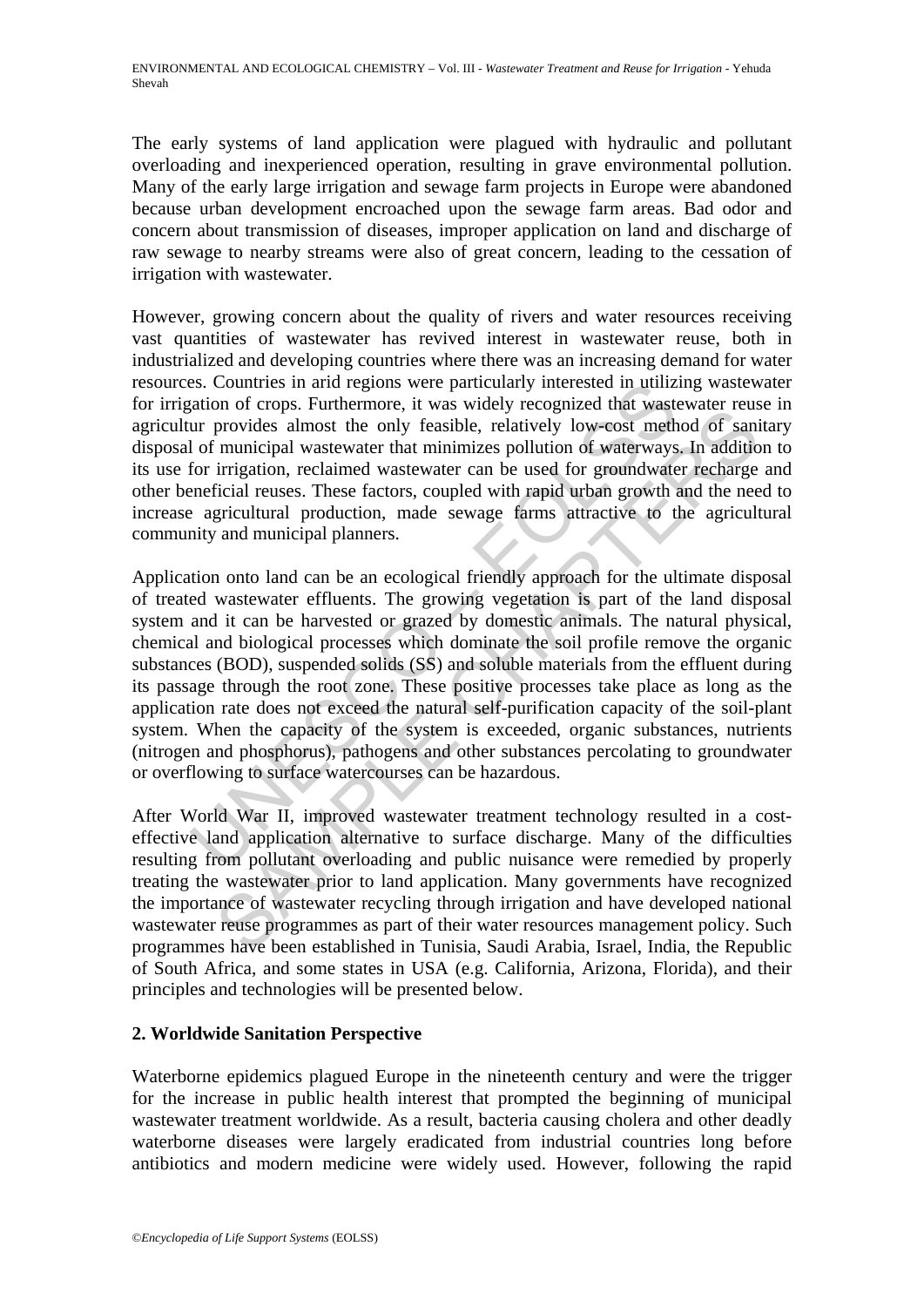growth of urban and industrial sectors in the twentieth century, and the associated discharge of effluents containing large quantities of pollutants, proper treatment and safe disposal of effluents are still a main concern of human society.

Nowadays, while water supply coverage is showing a significant improvement—with three-quarters of the population in developing nations having access to drinking water in 1994—half the world's population is still without adequate toilet facilities. In developing countries, in 1994, just about one third of the population had access to sanitation facilities, lagging well behind the goals of the UN International Drinking Water Supply and Sanitation Decade (1981–1990).

Lack of proper sanitation mostly affects the population of poor urban areas in which the crowded, unsanitary living conditions result in high incidence of diseases such as diarrhoea, typhoid, schistosomiasis and guinea worm. Lack of sanitation also leads to pollution of the local environment. Freshwater sources, such as lakes, rivers, oceans and groundwater, are all affected. This in turn adversely affects drinking water supply and the industries relying on good water resources, such as the tourism and fishing industry.

proper sanitation mostly affects the population of poor urban are<br>d, unsanitary living conditions result in high incidence of dis-<br>ea, typhoid, schistosomiasis and guinea worm. Lack of sanitatio<br>n of the local environment. unsamany inving contunions result in ring incuence or inseases success were<br>typhoid, schitsosomialists may increding worm. Lack of sanitation also lead<br>f the local environment. Freshwater sources, such as lakes, rivers, oc Excessive cost of sanitation projects is the major factor inhibiting their worldwide implementation. A large proportion of the cost of domestic wastewater systems is tied up in mains conveyance, pipes, pumping equipment and earthworks required to install large-scale sewerage systems, making it an expensive option. The high costs are often related to the treatment technologies, material and power used in the developed world. Such resources are often lacking in developing countries, and, if implemented, reflect inappropriate technologies, resulting in very limited sustainability.

Appropriate and sustainable technology means that the recipients or supporting organizations are: able to meet capital and ongoing costs associated with operation and maintenance (affordability); capable of carrying out the job; have people sufficiently skilled to operate the system, and the system selected is socially and culturally integrated, as well as in compliance with laws and prevailing standards.

To achieve sustainable conditions, safeguard public health and protect the environment, an integrated approach to water and waste management should be used. This includes integration of water supply, solid waste, storm water and wastewater—sectors which are normally treated separately even though, in many places, storm water, solid waste and sewage effluents get mixed and generate a combined flow. Domestic wastewater can be separated into black water (water originating from toilets and kitchens) and grey water (domestic wastewater from bathrooms and laundries), and community-scale sewage systems can apply separate treatment and effluent reuse.

### **3. Wastewater Composition and Characteristics**

Domestic waste is flushed as sewage (comprising feces, urine and sullage) or nightsoil (feces and urine). Water-borne sewage flows in sewers draining the raw sewage from home to a wastewater treatment plant, from where the effluents are discharged to a recipient water body.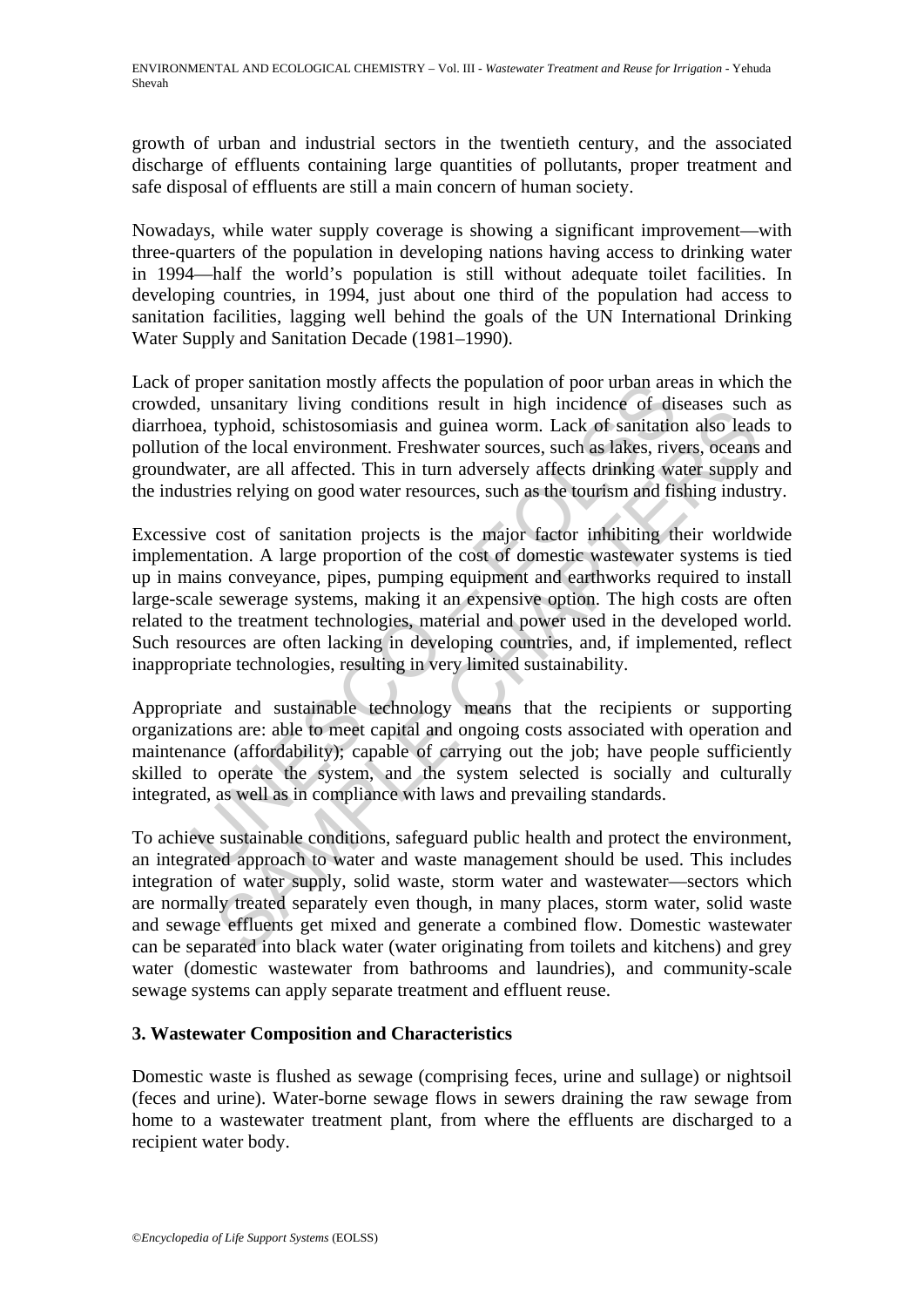Raw sewage contains considerable concentrations of the phathogens associated with infectious diseases. Removal or significant reduction of these pathogens by microbial competitors and predators within biological treatment processes is a stringent requirement. Municipal wastewater is also a source of chemical pollutants that may affect human health. Tens of thousands of chemicals are being used routinely in manufacturing, in agricultural production, and in daily living. A fraction of them inadvertently find their way into municipal wastewater collection systems.

The numerous compounds can be identified using biological and chemical analytical tools and methods. In a sample of sewage taken to a laboratory, it is possible to analyze the composition of wastewater and to identify groups of compounds of special concern, as shown in Table 1.

| as shown in Table 1.               |                   |                           |                                    |                                                     |  |  |
|------------------------------------|-------------------|---------------------------|------------------------------------|-----------------------------------------------------|--|--|
|                                    |                   | <b>Treated Effluents</b>  |                                    |                                                     |  |  |
| <b>Quality Parameter</b>           | <b>Raw Sewage</b> | Oxidation<br><b>Ponds</b> | <b>Mechanical</b><br><b>System</b> | <b>Advanced</b><br>Soil/Aquifer<br><b>Treatment</b> |  |  |
| pH                                 | 7.3               | 8.4                       | 7.9                                | 8.2                                                 |  |  |
| <b>Suspended Solids</b>            | 380               | 83                        | 8                                  | $\overline{0}$                                      |  |  |
| <b>Biological Oxygen</b><br>Demand | 430               | 37                        | 8                                  | 0.5                                                 |  |  |
| Chemical Oxygen<br>Demand          | 1050              | 203                       | 55                                 | 9                                                   |  |  |
| Dissolved Organic<br>Carbon        | 87                | 21 <sup>°</sup>           | 12                                 | 3                                                   |  |  |
| Soft and hard<br>detergents        | 11                | 0.3                       | 0.3                                | 0.2                                                 |  |  |
| <b>Total Nitrogen</b>              | 62                | 19                        | 13                                 | 3.6                                                 |  |  |
| Phosphorus                         | 15                | 6                         | 3                                  | 0.05                                                |  |  |
| <b>Boron</b>                       | 0.66              | 0.78                      | 0.63                               | 0.43                                                |  |  |
| Chlorides                          | 295               | 370                       | 290                                | 300                                                 |  |  |
| <b>Total Dissolved Solids</b>      | 1010              | 1150                      | 900                                | 940                                                 |  |  |
| <b>Electrical conductivity</b>     | 1820              | 1950                      | 1600                               | 1675                                                |  |  |
| Cadmium                            | 0.0029            | 0.0004                    | 0.0003                             | 0.0002                                              |  |  |
| Copper                             | 0.221             | 0.006                     | 0.006                              | 0.0004                                              |  |  |
| Total coliforms                    | 8.2               | 3.6                       | 5.6                                | $\overline{0}$                                      |  |  |
| Fecal coliforms                    | 7.2               | 2.9                       | 5.1                                | $\overline{0}$                                      |  |  |

Table 1. Typical quality of raw sewage and the resulting quality after various treatment processes (mg  $L^{-1}$ ). pH values are unitless, electrical conductivity units are mmhos, while total and fecal coliform values are logarithms of their total numbers. Adapted from Kanarek A., Aharoni A., Michail M. (1993). Municipal wastewater reuse via soil aquifer

treatment for non-potable purposes. Water Science and Technology 27, 53-61.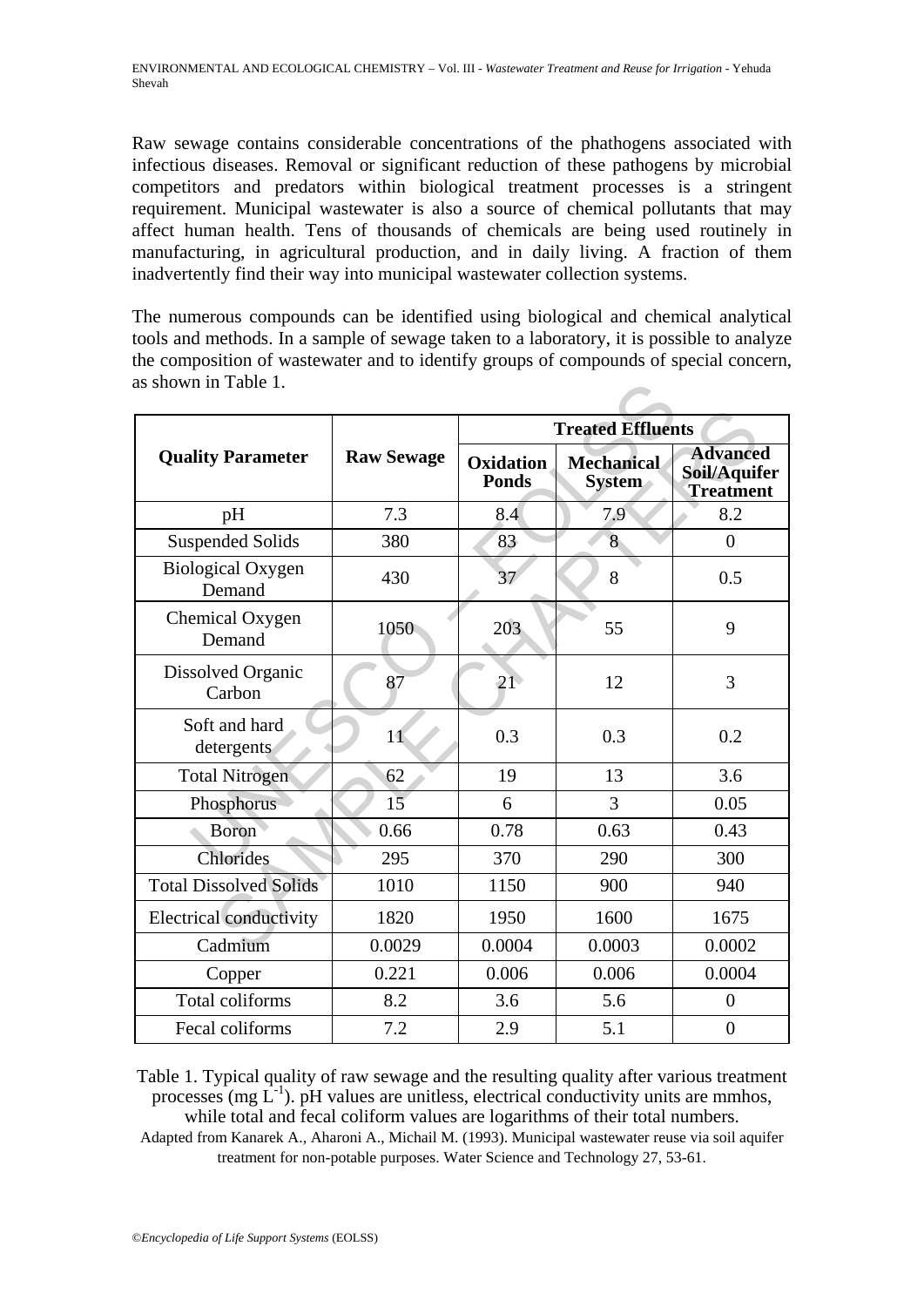One of the environmental effects of wastewater discharge which was first recognized was the depletion of oxygen in receiving waters. Thus, the biochemical oxygen demand (BOD) was introduced as a measure of the oxygen consumption caused by wastewater. The BOD test was an ingenious test for its time and is still in use to express the strength of sewage. BOD values of 400 to 800 mg  $L^{-1}$  are common, reflecting a release of 40 grams of BOD per person per day (see *Biochemical Oxygen Demand*, *Chemistry of Wastewater*).

### **4. Wastewater Treatment**

Growing concern over toxicity and the long-term effects on the environment in general and the aquatic ecosystem in particular, has raised the priority of prevention of discharge of xenobiotic and potentially toxic compounds, organic pollutants and specific chemical compounds present in wastewater. About 90% of the added chemicals may be removed by biological treatment. However, complete removal of organic pollutants, not merely the readily biodegradable ones, is nowadays a requisite standard, coupled with reduction of specific chemical compounds and elimination of chronic as well as acute toxicity.

Treating sewage is therefore essential in order to reduce the spread of pathogens and the chemical pollution of natural water bodies, and, where possible, to generate safe effluent and or bio-solids for growing agricultural crops.

g concern over toxicity and the long-term effects on the environm<br>
and the cosystem in particular, has raised the priority of<br>
equation compounds, organic<br>
equation of specific chemical compounds, organic<br>
chemical compoun dual consistent in patuelara, ias rassed the priority of the political consistent and controlled and potentially toxic compounds, organic pollutants emical compounds present in wastewater. About 90% of the added chemimoved Many forms of treatment are available for sewage treatment in which there is flow and transformations of carbon, nitrogen, phosphorus and other nutrients, while the flow of organic waste is regulated so that the ability of nature to cycle these materials is not exceeded. Wastewater treatment plants are designed to feed a regulated waste flow along the natural cycle. Low cost systems especially suitable for hot climates are: waste stabilization ponds, aerated lagoons and oxidation ditches. These systems have an inherently good pathogen-removal performance compared to mechanically driven systems, such as trickling filters and activated sludge systems.

## **4.1. Biological Treatment**

Biological treatment is the obvious choice to reduce the biochemical oxygen demand (BOD), as the pollutants giving rise to BOD are readily removed by biological treatment. The basis for aerobic biological treatment processes is that micro-organisms can rapidly oxidize organic pollutants into carbon dioxide and water. In nature, they do this either as a biofilm adhering to a surface or as freely motile micro-organisms, suspended in water. The biological treatment processes mimic these natural processes. Trickling filters, where micro-organisms grow as a biofilm, were introduced in the 1890s, while the activated sludge process, where bacteria grow in suspension, came in 1914.

### **4.1.1 Wastewater Treatment Process**

Raw wastewater undergoes biological treatment processes of varying kinds, ranging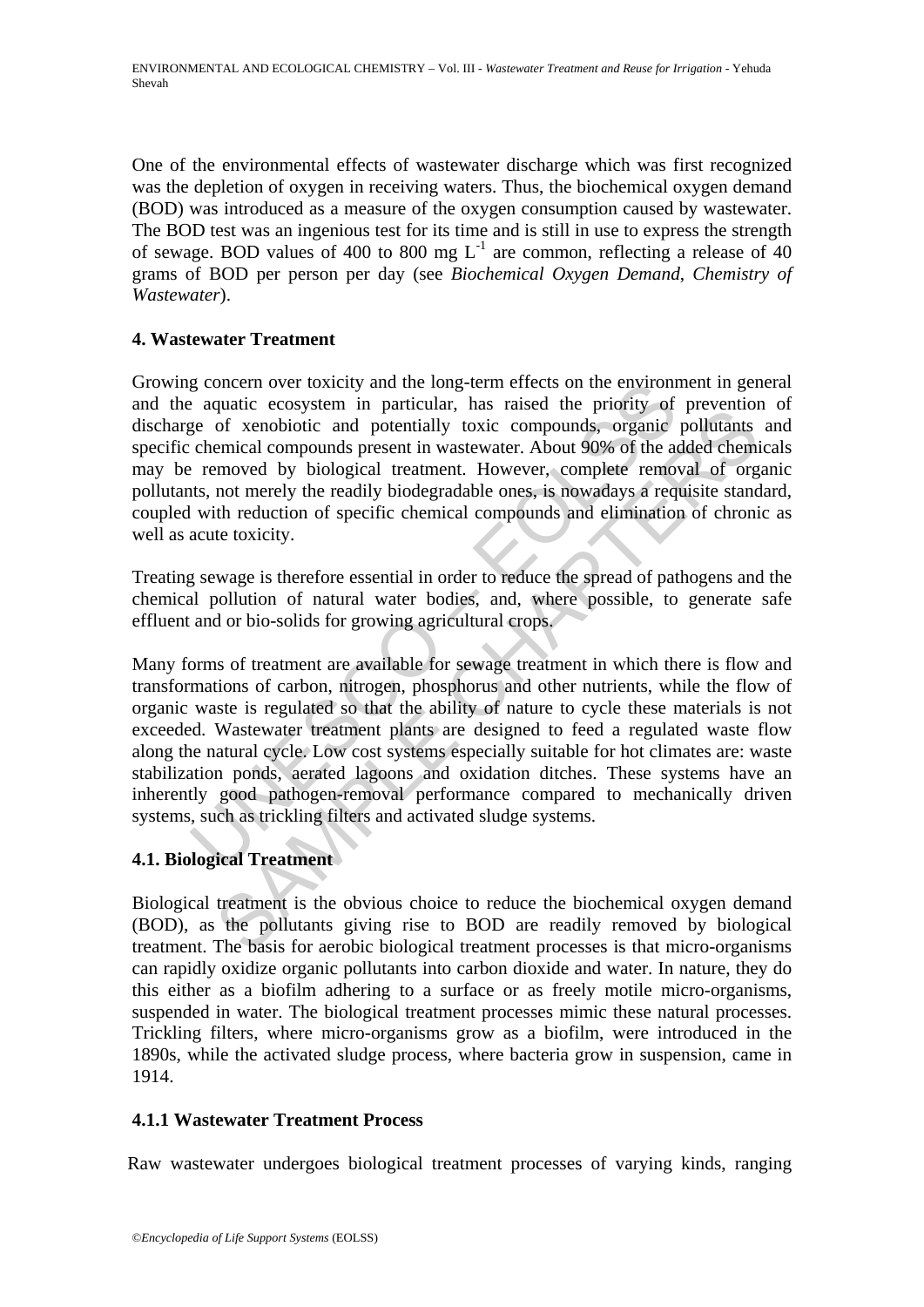from oxidation ponds, aerated lagoons and activated sludge, followed by chemical and physical treatments to generate effluents of various degrees of purification, as shown in Tables 1 and 2.

## **4.1.2 Preliminary Treatment**

Raw sewage entering a treatment plant is normally screened to remove debris and other solids. The screens may be raked manually or mechanically and where necessary, when the grit content is too high, grit-removal channels are also provided.

| <b>Treatment Process</b>                                                                            | <b>BOD</b>   | <b>Chemical</b><br>Oxygen<br><b>Demand</b> | <b>Suspended</b><br><b>Solids</b> | <b>Total</b><br>nitrogen | <b>Phosphorus</b><br>as<br>phosphates |  |  |
|-----------------------------------------------------------------------------------------------------|--------------|--------------------------------------------|-----------------------------------|--------------------------|---------------------------------------|--|--|
| Raw sewage                                                                                          | 430          | 1050                                       | 380                               | $50 - 80$                | $15 - 25$                             |  |  |
| Activated sludge                                                                                    | $15 -$<br>25 | $40 - 80$                                  | $0 - 20$                          | $20 - 60$                | $6 - 15$                              |  |  |
| Activated<br>sludge+filtration                                                                      | $5 - 10$     | $30 - 70$                                  | $5 - 10$                          | $5 - 15$                 | $4 - 12$                              |  |  |
| Activated sludge +<br>$filtration + granulated$<br>carbon                                           | $\mathbf{1}$ | $5 - 15$                                   | 3                                 | $0 - 15$                 | $4 - 12$                              |  |  |
| Activated sludge +<br>chemical treatment                                                            | $5 - 10$     | $40 - 70$                                  | 5                                 | $0 - 15$                 | $1 - 2$                               |  |  |
| Activated sludge +<br>chemical treatment $+$<br>filtration                                          | 5            | $30 - 60$                                  | 1                                 | $15 - 30$                | $0.1 - 1$                             |  |  |
| Activated sludge +<br>chemical treatment $+$<br>$filtration + N$ removal                            | 5            | $30 - 60$                                  | 1                                 | $2 - 10$                 | $0.1 - 1$                             |  |  |
| Activated sludge +<br>chemical treatment $+$<br>filtration + N removal +<br>granulated carbon       |              | $1 - 15$                                   | 1                                 | $2 - 10$                 | $0.1 - 1$                             |  |  |
| Table 2. Quality parameters of treated effluents using various treatment processes<br>$(mg L^{-1})$ |              |                                            |                                   |                          |                                       |  |  |

### **4.1.3 Primary Sedimentation: Anaerobic Digestion**

After the pre-treatment to remove grit and debris, the wastewater may be diverted to small ponds for the first stage of treatment, known as Primary Treatment. The ponds act as biological reactors, under anaerobic conditions (in the absence of oxygen) for decomposition of organic material and generation of methane gas. In large treatment plants, the methane is collected and used for generation of electrical power or heating. Anaerobic ponds have hydraulic retention times of 1 to 4 days and a design depth of 2 to 4 meters. The volumetric loading design is in the range of  $250 \text{ g m}^3$  of BOD per day.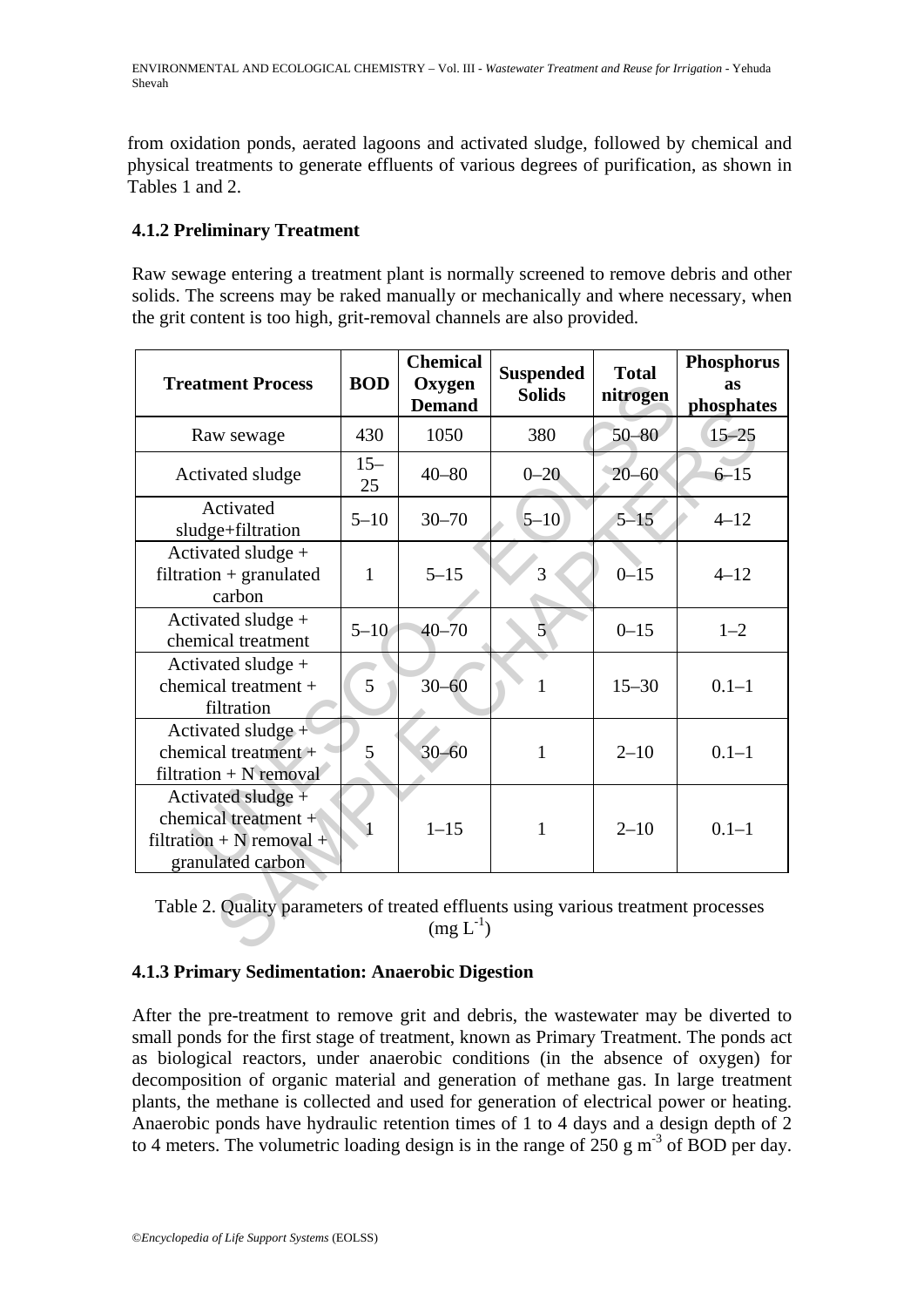ENVIRONMENTAL AND ECOLOGICAL CHEMISTRY – Vol. III - *Wastewater Treatment and Reuse for Irrigation* - Yehuda Shevah

The ponds accumulate sludge at about 0.03 to 0.04 cubic meters per person per year and will require desludging every 3 to 5 years.

#### **4.1.4 Secondary Treatment: Biological Oxidation**

operational personnel. In rural area, land is usually not a limit<br>the plants based on oxidation ponds can be built at much<br>pacity.<br>TO ACCESS ALL THE 23 PAGES OF THIS CHAPT<br>Visit: http://www.colss.net/Eolss-sampleAllChapter Anaerobic and aerobic biological processes are often used in series for complete removal of pollutants. Aerobic treatment may be achieved in many different systems and configurations. Secondary treatment systems based on the activated sludge process are mainly employed in municipalities and big cities where land for construction of wastewater treatment plants is limited and expensive. In medium and small towns appropriate technologies are usually employed due to shortage of funds, energy and skilled operational personnel. In rural area, land is usually not a limiting factor and treatment plants based on oxidation ponds can be built at much lower capital, operational and maintenance costs than mechanical secondary treatment plants of the same capacity.

TO ACCESS ALL THE **23 PAGES** OF THIS CHAPTER, Visit: http://www.eolss.net/Eolss-sampleAllChapter.aspx

#### **Bibliography**

- - -

Abeliovich A. (1982). Biological equilibrium in a wastewater reservoir. *Water Research* **16**, 1135-1138. [Description of the fundamental biological degradation processes and transformation of elements which take place in the wastewater impounding body].

SAMPLE [CHA](https://www.eolss.net/ebooklib/sc_cart.aspx?File=E6-13-06-05)PTERS Chang A.C., Page A.L., Asano T. (1995). *Developing Human Health Related Chemical Guidelines For Reclaimed Wastewater And Sewage Sludge Applications In Agriculture*, 185 pp. Geneva, Switzerland: World Health Organization [An overview and practical guidelines for reuse of wastewater and sewage sludge, to reduce contamination of the environment and human health risks].

Feachem R.G., Bradley D.J., Garelick H., Mara D.D. (1983). *Sanitation and Disease: Health Aspects of Excreta and Wastewater Mangement*, 530 pp. Chichester, UK: John Wiley and Sons. [Health implications of water borne diseases and health benefits of appropriate sanitation and wastewater management].

Idelovitch E. (1978). Wastewater reuse by biological-chemical treatment and groundwater recharge. *Journal - Water Pollution Control Federation* **50**, 2723-2740. [Description of advanced technology for further purification of wastewater and production of high quality effluents for safe use].

Juanico M., Dor I. (Editors). (1999). *Reservoirs for Wastewater Storage and Reuse: Ecology, Performance and Engineering Design*, 394 pp. Berlin, Germany: Springer Verlag. [A compilation of recent works on the various biological and technical aspects related to wastewater treatment and reuse, including experience gained by various countries].

Selbst N. (1980). Economic, social and administrative considerations in the use of wastewater. *Water Quality Management Under Conditions of Scarcity: Israel as a Case Study*, (ed. H.I. Shuval), 243-269.